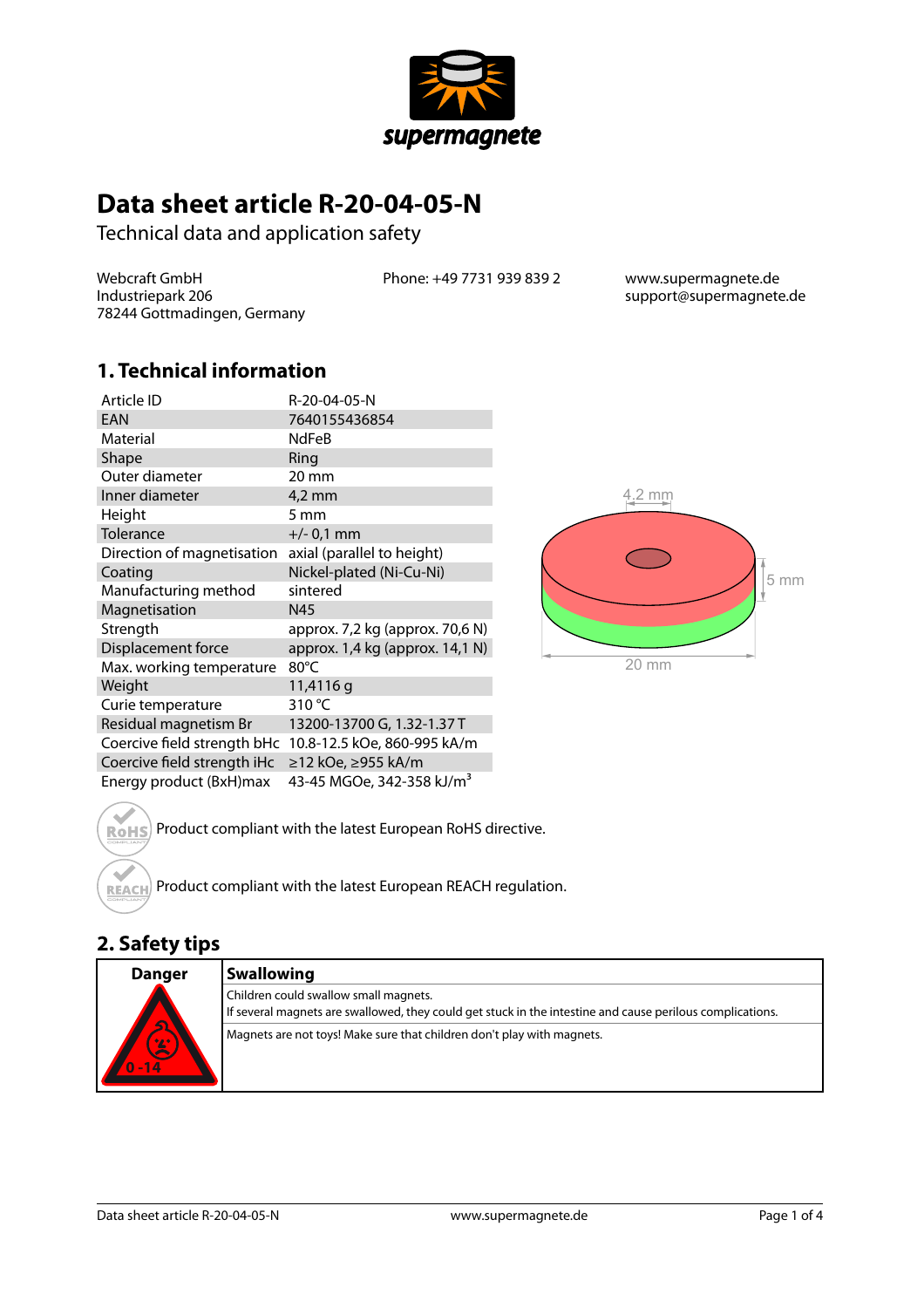| <b>Warning</b> | 'Pacemaker                                                                                                                                                                                          |
|----------------|-----------------------------------------------------------------------------------------------------------------------------------------------------------------------------------------------------|
|                | Magnets could affect the functioning of pacemakers and implanted heart defibrillators.<br>• A pacemaker could switch into test mode and cause illness.<br>• A heart defibrillator may stop working. |
|                | • If you wear these devices keep sufficient distance to magnets: www.supermagnete.de/eng/fag/distance<br>. Warn others who wear these devices from getting too close to magnets.                    |
|                |                                                                                                                                                                                                     |

| <b>Heavy objects</b>                                                                                                                                                                                            |
|-----------------------------------------------------------------------------------------------------------------------------------------------------------------------------------------------------------------|
| Too heavy loads, symptoms of fatique as well as material defect could cause a magnet or magnetic hook to<br>loosen from the surface that is was attached to.<br>Falling objects could lead to serious injuries. |
| • The indicated adhesive force applies only to ideal conditions. Allow for a high safety cushion.<br>. Don't use magnets in places where people could sustain injuries in case of material failure.             |
| <b>Metal splinters</b>                                                                                                                                                                                          |
|                                                                                                                                                                                                                 |
| Neodymium magnets are brittle. Colliding magnets could crack.                                                                                                                                                   |
| Sharp splinters could be catapulted away for several meters and injure your eyes.                                                                                                                               |
|                                                                                                                                                                                                                 |

- **•** Avoid the collision of magnets.
- **•** Wear safety glasses when handling larger magnets.
- **•** Make sure that nearby people are also protected or keep their distance.

# **3. Handling and storing**

| Caution | Magnetic field                                                                                                                                                                                              |
|---------|-------------------------------------------------------------------------------------------------------------------------------------------------------------------------------------------------------------|
|         | Magnets produce a far-reaching, strong magnetic field. They could damage TVs and laptops, computer hard<br>drives, credit and ATM cards, data storage media, mechanical watches, hearing aids and speakers. |
|         | ● Keep magnets away from devices and objects that could be damaged by strong magnetic fields.<br>Please refer to our table of recommended distances: www.supermagnete.de/eng/faq/distance                   |

| Caution | <b>Combustibility</b>                                                                   |
|---------|-----------------------------------------------------------------------------------------|
|         | When machining magnets, the drilling dust could easily ignite.                          |
|         | Stay away from machining magnets or use appropriate tools and sufficient cooling water. |

| Caution       | <b>Nickel allergy</b>                                                                                                                                                                                                                                           |
|---------------|-----------------------------------------------------------------------------------------------------------------------------------------------------------------------------------------------------------------------------------------------------------------|
|               | Many of our magnets contain nickel, also those without nickel coating.<br>• Some people have an allergic reaction when they come into contact with nickel.<br>. Nickel allergies could develop from perpetual contact with nickel-plated objects.               |
|               | • Avoid perpetual skin contact with magnets.<br>• Avoid contact with magnets if you already have a nickel allergy.                                                                                                                                              |
| <b>Notice</b> | Influence on people                                                                                                                                                                                                                                             |
|               | According to the current level of knowledge, magnetic fields of permanent magnets do not have a measurable<br>positive or negative influence on people. It is unlikely that permanent magnets constitute a health risk, but it<br>cannot be ruled out entirely. |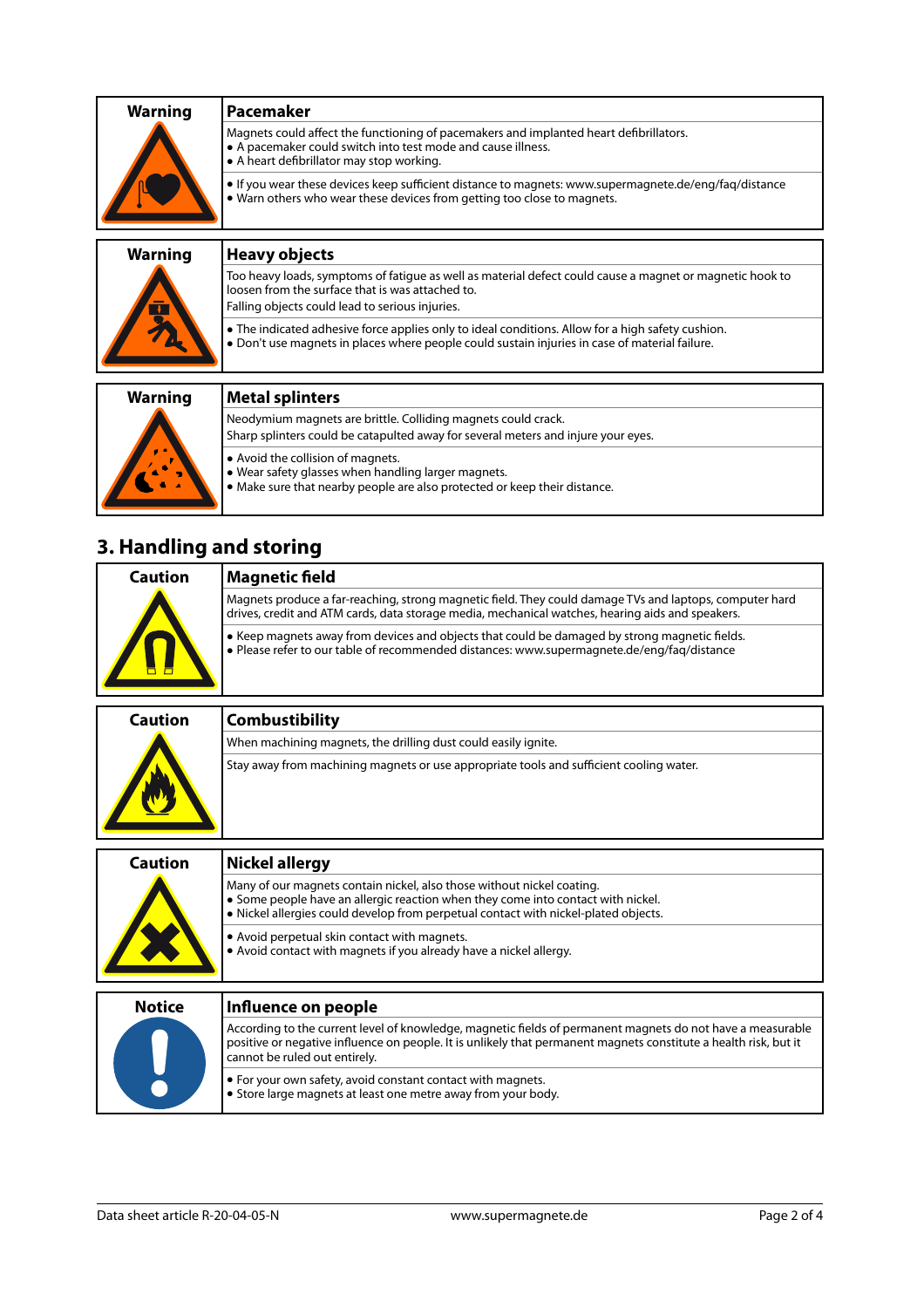| <b>Notice</b> | <b>Splintering of coating</b>                                                                                                                                                                                                                                                    |  |
|---------------|----------------------------------------------------------------------------------------------------------------------------------------------------------------------------------------------------------------------------------------------------------------------------------|--|
|               | Most of our neodymium magnets have a thin nickel-copper-nickel coating to protect them from erosion. This<br>coating could splinter or crack due to collision or large pressure. This makes them vulnerable to environmental<br>influences like moisture and they could oxidise. |  |
|               | • Separate big magnets, especially spheres, with a piece of cardboard.<br>• Avoid collisions of magnets as well as repeated mechanical exposure (e.g. blows, bashes).                                                                                                            |  |
| <b>Notice</b> | <b>Oxidation, corrosion, rust</b>                                                                                                                                                                                                                                                |  |
|               | Untreated neodymium magnets oxidise quickly and disintegrate.                                                                                                                                                                                                                    |  |
|               | Most of our magnets have a nickel-copper-nickel coating to protect them from corrosion. This coating provides<br>some protection against corrosion, but it is not robust enough for continuous outdoor use.                                                                      |  |
|               | • Use magnets only in the dry indoors or protect them against environmental influences.<br>• Avoid damages to the coating.                                                                                                                                                       |  |
|               |                                                                                                                                                                                                                                                                                  |  |
| <b>Notice</b> | <b>Temperature resistance</b>                                                                                                                                                                                                                                                    |  |
|               | Neodymium magnets have a maximum working temperature of 80 to 200°C.                                                                                                                                                                                                             |  |
|               | Most neodymium magnets lose part of their adhesive force permanently at a temperature of 80°C.                                                                                                                                                                                   |  |
|               |                                                                                                                                                                                                                                                                                  |  |
|               | • Don't use magnets in places where they are exposed to extreme heat.<br>. If you use an adhesive, don't harden it with hot air.                                                                                                                                                 |  |
|               |                                                                                                                                                                                                                                                                                  |  |
| <b>Notice</b> | <b>Mechanical treatment</b>                                                                                                                                                                                                                                                      |  |
|               |                                                                                                                                                                                                                                                                                  |  |
|               | Neodymium magnets are brittle, heat-sensitive and oxidise easily.<br>• When drilling or sawing a magnet with improper tools, the magnet may break.<br>• The emerging heat may demagnetise the magnet.                                                                            |  |
|               | • The magnet will oxidise and disintegrate due to the damaged coating.                                                                                                                                                                                                           |  |
|               |                                                                                                                                                                                                                                                                                  |  |

#### **4. Transportation tips**

| Caution | Airfreight                                                                                                                                                         |
|---------|--------------------------------------------------------------------------------------------------------------------------------------------------------------------|
|         | Magnetic fields of improperly packaged magnets could influence airplane navigation devices.<br>In the worst case it could lead to an accident.                     |
|         | • Airfreight magnets only in packaging with sufficient magnetic shielding.<br>. Please refer to the respective regulations: www.supermagnete.de/eng/faq/airfreight |

an offer for a custom-made order instead: [www.supermagnete.de/eng/custom\\_form.php](http://www.supermagnete.de/eng/custom_form.php)

| <b>Caution</b> | <b>Postage</b>                                                                                                                                                                                                                                                                                                                                                                                                                       |
|----------------|--------------------------------------------------------------------------------------------------------------------------------------------------------------------------------------------------------------------------------------------------------------------------------------------------------------------------------------------------------------------------------------------------------------------------------------|
|                | Magnetic fields of improperly packaged magnets could cause disturbances in sorting machines and damage<br>fragile goods in other packages.                                                                                                                                                                                                                                                                                           |
|                | • Please refer to our shipping tips: www.supermagnete.de/eng/fag/shipping<br>$\bullet$ Use a large box and place the magnet in the middle surrounded by lots of padding material.<br>• Arrange magnets in a package in a way that the magnetic fields neutralise each other.<br>. If necessary, use sheet iron to shield the magnetic field.<br>• There are stricter rules for airfreight: Refer to the warning notice "Airfreight". |

## **5. Disposal tips**

Small amounts of used neodymium magnets can be thrown out with the regular trash. Larger amounts of magnets need to be recycled as scrap metal.

### **6. Statutory provisions**

Neodymium magnets are not intended for sale/export to the United States of America, Canada or Japan. You are strictly prohibited from directly or indirectly exporting the neodymium magnets that you received from us or the end products that you produced from those magnets to the countries mentioned above.